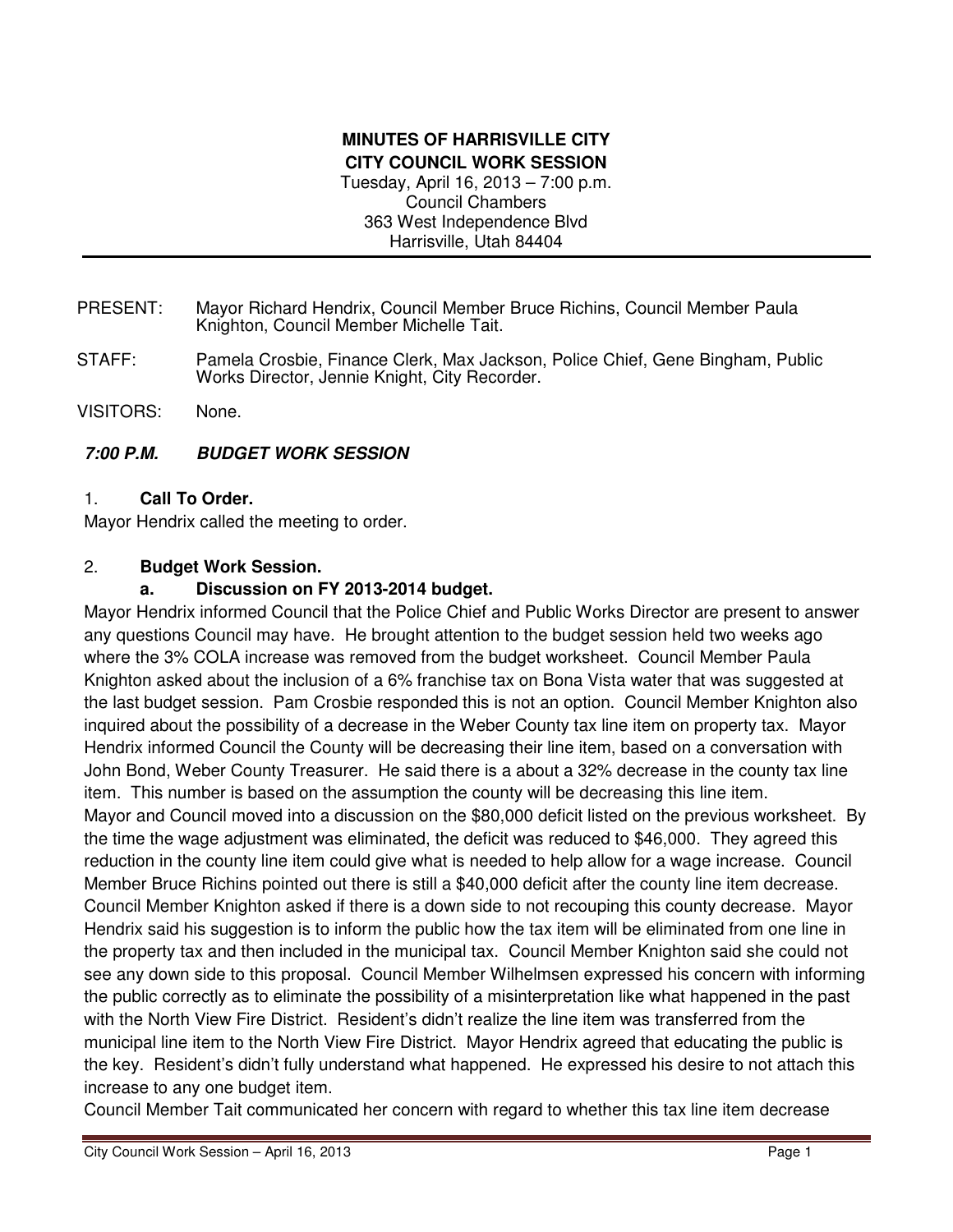would be enough to cover a wage adjustment. She proposed going one step further to raise the property tax enough to cover the remaining deficit. Mayor and Council discussed what increase would be necessary to cover the entire deficit. Last year's budget session proposed a 100% increase. Mayor and Council agreed with the inclusion of the county tax relief, the municipal tax would not need to be increased that much. Council Member Wilhelmsen clarified that in actuality the residents would be only experiencing a slight increase. Mayor and Council discussed the latest budget worksheet and the items proposed at the last budget session by City Administrator Bill Morris.

Mayor and Council discussed the pros and cons of giving an employee bonus option. Mayor Hendrix asked for proposed bonus amounts that Council may be comfortable considering. Council Member Knighton suggested deciding where and how much money would be available before Council could pin down an exact amount. They discussed one benefit of giving a lump sum benefit is there is no increase over the course of time to maintain this option.

Mayor and Council again addressed the issue of employee retention. Council Member Wilhelmsen expressed his concern with the turnover that has taken place in the departments. Police Chief Max Jackson said they have lost another employee to Pleasant View City recently, and another position is available with that department as well. He said one of his employees is in the running for this position and his Patrol Sergeant is looking for placement with Utah Highway Patrol. Max Jackson said he has lost four employees over the last two years, and Gene Bingham said he has lost one employee over the last two years.

Council Member Knighton asked why Pleasant View's turnover has such an effect on Harrisville. Max Jackson explained because they work so closely together. When there is an opening they pull from their part time rosters. The majority of our officers are on the part time roster for Pleasant View. He said the only way to eliminate this is to not allow them to work for another department at the same time, but he can't ask them to do that because their salaries are so low here in Harrisville. When the officers see an opportunity for advancement, they leave for the higher salary. Mayor Hendrix said we have well trained officers that are available for part time shifts with other Departments.

Mayor and Council discussed options that might be available to increase city revenue. Discussion was given to increasing the Code Enforcement Division, and actively seeking compliance, not just relying on the complaint based program. Mayor Hendrix pointed out most resident's come into compliance before any fines are imposed. He said this is more to keep the city beautified and would rather not penalize residents. Mayor and Council agreed the complaint based code enforcement program is meeting the city's needs.

Mayor Hendrix reminded Council the employee Christmas bonus was cut in half last year. He suggested if Council chooses to go with a bonus benefit, the full amount should be reinstated and another bonus of the same amount given in June at the end of the fiscal year. He informed Council the current budget has a 3.3% surplus with 3 months remaining in the budget fiscal year. Council Member Tait commented that is not much of a cushion to end the year. Council Member Knighton expressed her opinion that two bonuses would be incomparable to a 10% wage adjustment. Pam Crosbie reminded Council the budget must include a retirement contribution on any bonus paid out to employees.

Council Member Knighton indicated she would support the elimination of the Heritage Days celebration as Council Member Tait had suggested at the previous work session. She suggested holding a small concert in the park, the parade, and end the celebration with the fireworks show. Council Member Richins clarified Heritage Days 2012 only cost about \$5400 last year. Council Member Tait said based on the lack of interest with the theme contest, this is still an option for some savings.

Council Member Richins pointed out advertising on a city Facebook page might possibly increase interest in city events. Mayor Hendrix informed Council there is a Facebook page for the Main Park.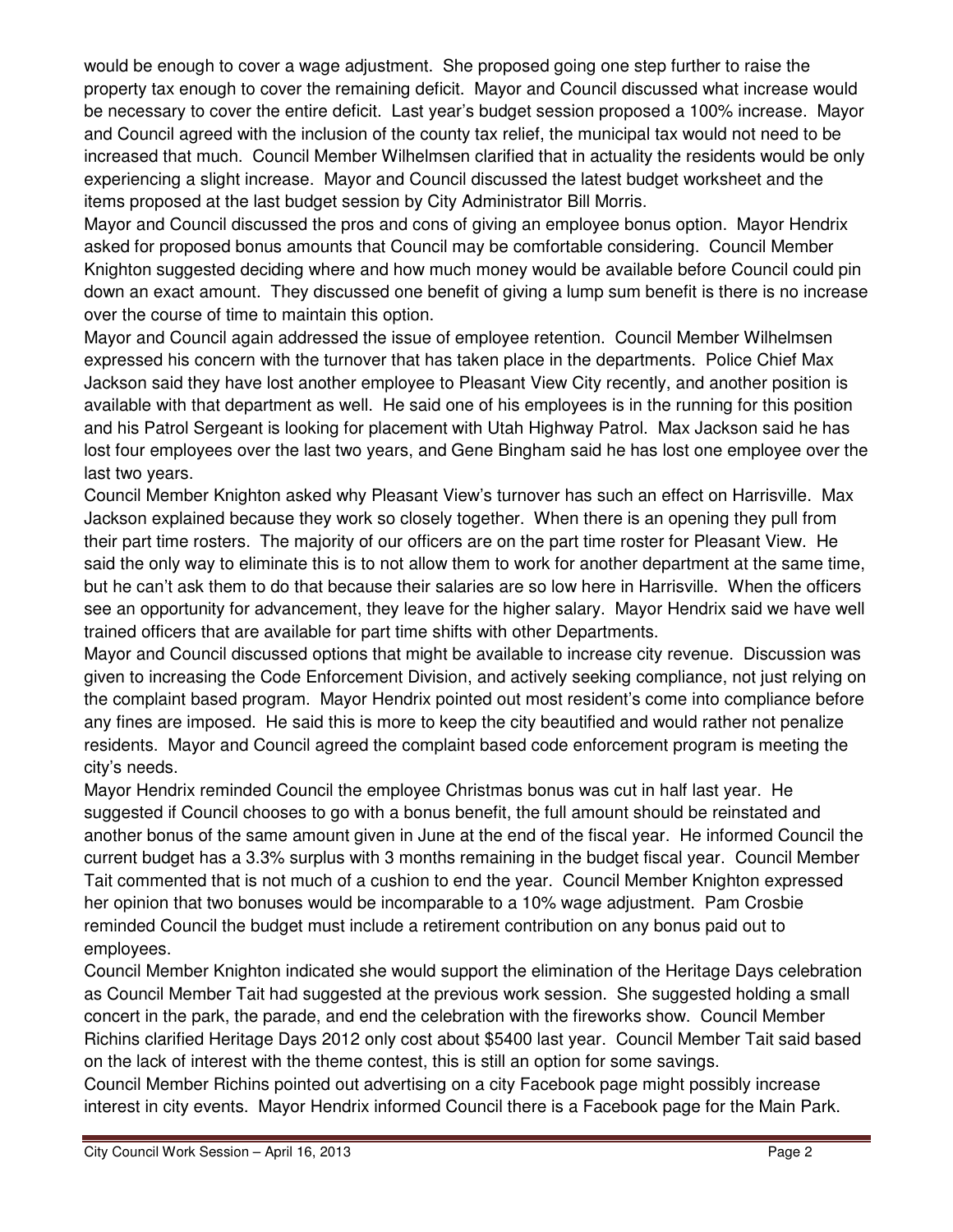He said most of the cities that maintain their own Facebook accounts are larger and have their own IT department. He said these types of social media can burden small city staffing.

Council Member Wilhelmsen asked what a realistic wage increase might be to make wages more competitive among the departments. Max Jackson explained that most of the Harrisville Police force is willing to work for less because they are happy here. Some are retired from other cities, and this is a second income, but regardless of the few that are collecting retirement elsewhere, Harrisville employees are underpaid. Council Member Wilhelmsen asked if a 15% wage adjustment was more realistic. Max Jackson responded that if the department loses several of the officers who serve in supervisory positions, the city would suffer from the lack of experience when forced to hire newly trained officers. He indicated this has been a concern for some time. The turnover that potentially exists with losing supervisors would be detrimental to the city services received.

Gene Bingham asked if the wage adjustment being considered would be straight across the board for all employees, or would be implemented as a merit adjustment based on performance, balancing the scales of responsibility vs. salary. He expressed his concern that moral is effected when all employees are given wage adjustments not related to their performance. Mayor and Council agree the wage adjustments would be made according to performance evaluations, not straight across the board, allowing for some employees to receive more than a 10% adjustment and some less. Both department heads indicated the performance evaluations are difficult to administer when there is not a wage adjustment attached. Some performance evaluations have continued to be conducted through the interim time, although wage adjustments have not been given for the past several years. Gene Bingham said these performance evaluations are a good opportunity to give employees information necessary to increase their performance.

Council Member Knighton asked if the administrative department would be included in this wage adjustment. Mayor and Council agreed all departments will be considered and the wage adjustments would be given based on merit.

Council Member Richins inquired what the dollar amount would be for a 10% wage adjustment. Mayor Hendrix responded the amount considered last year was around \$165,000 for a wage adjustment. This was based on a 100% property tax increase discussed in last year's budget session. If they considered a 50% property tax increase, the number would be about \$82,000, and allow for a 5% wage adjustment. He said Lynn Fortie would have to insert the numbers into the budget worksheet to show the exact deficit and then Council could assess the necessary property tax increase amount. Mayor Hendrix reminded Council the wage adjustment does effect the budget long term, by including benefit and retirement increases as well. Mayor Hendrix expressed his opinion that the only way to compensate employees and bring them into competitive salaries is to have an increase in property tax through truth and taxation.

Council Member Knighton asked if all are in agreement on the 10% wage adjustment. Mayor Hendrix informed Council there are two separate issues to settle; first to determine whether or not to absorb the decrease in the County Tax line item as a Municipal tax, and secondly whether to give a wage adjustment to the employees. Max Jackson pointed out resident's have had somewhat of a preparation since last year's budget season.

Council Member Wilhelmsen expressed his concern with regard to employee moral from last year's budget sessions. Mayor Hendrix clarified much of that was based on a proposal that was being addressed. He said those were items that needed to be addressed but this year's budget session has not included that proposal. Council Member Wilhelmsen said he didn't want to bring those items back into the discussion.

Mayor Hendrix brought out the discussion that was in place at the previous budget session regarding a Resolution that was passed some time ago, that included a certain dollar amount increase for a certain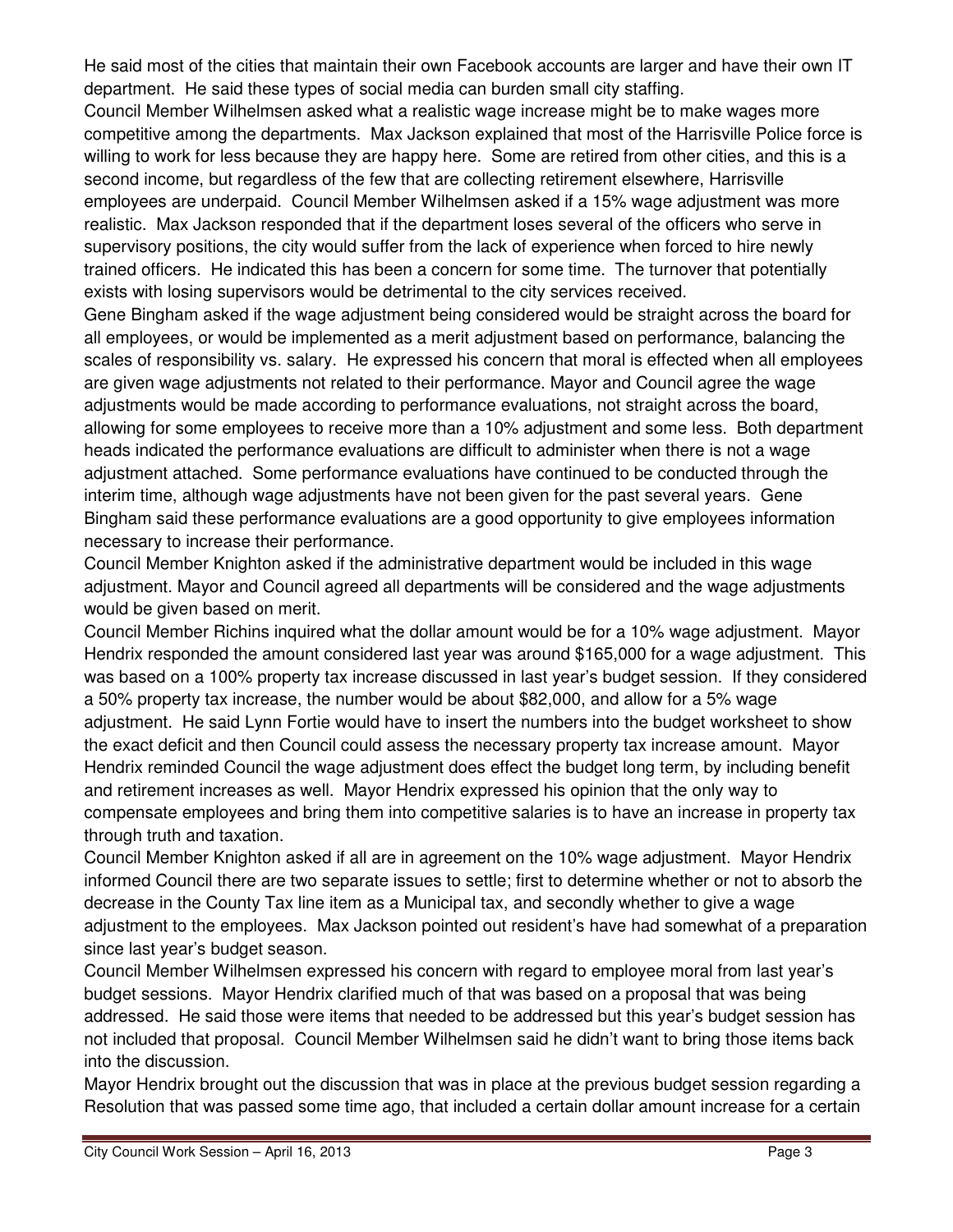number of appointed positions based on years of service, that has not been implemented. He said this has not been implemented for a reason. This is actually an Ordinance that was passed on July 13, 2010. Because of the downturn in the economy, this was not implemented. Council Member Richins said they should have redacted this Ordinance if they did not implement it. Mayor and Council gave discussion on how to address this ordinance, agreeing that if an increase is not given to employees they should redact this ordinance. They agreed to hold discussion on this topic in the future. Mayor Hendrix suggested discussing the 401K options that were previous items in the last budget work session. He said Council seemed to be moving in the direction of eliminating a non-contributory contribution by the city and instating a match policy for employees. He pointed out the cost of this 401 K contribution is \$6,000. If Council were to reduce this to 1%, it would be \$3,000. Mayor and Council discussed various options with 401K contributions and agreed to have Lynn Fortie work up a budget worksheet including a 100% match up to 2% employee contribution, and 50% match up to 4% employee contribution. Council Member Richins suggested either eliminating the contribution or encourage an employee contribution with a match. Mayor Hendrix expressed his concern with requiring a match without compensating this with a wage adjustment. Council Member Knighton asked for clarification on what is currently in place. Pam Crosbie confirmed 401K contribution is at 2% noncontributory. Council Member Knighton agreed giving a wage adjustment would allow for employees to contribute.

Council Member Richins asked if Council was in agreement on whether to move forward with a property tax increase. Mayor and Council agreed that last year's solution to not raise taxes was more of a short term solution. Mayor and Council agreed truth and taxation would likely take place, they just need to determine by what margin. They gave discussion on how to approach the resident's about this increase. They agreed some of the options given by public feedback last year are not viable options. Mayor and Council discussed employee benefits. Gene Bingham proposed implementing an incentive for employees if they have not used any sick leave. One option is to payout a week's pay for every year sick leave is not used. Another option is to cash in unused sick leave to help pay for health insurance after retirement. He explained how down time is saved when employees are not using sick leave just to make sure they aren't going to lose it. Mayor and Council discussed the amount of sick leave accrued in contrast to the amount of vacation. Council Member Knighton asked what the maximum amounts of sick and vacation leave are. Pam Crosbie responded that vacation leave is based on years of service. For 0-5 years, employees accrue 3.8 hours of vacation per pay period. For 5-10 years, employees accrue 4.64 hours of vacation per pay period. For 10-15 years, employees accrue 6.46 per pay period. For 15+ years, employees accrue 8.31 hours of vacation per pay period. Maximum amount of sick leave allowed to carry over from each calendar year is 140 hours. Sick leave is accrued at a rate of 108 hours per year with a maximum amount of 960 hours. Mayor and Council discussed various benefit options. Council Member Wilhelmsen said there has been success in the past in Box Elder County with sick leave incentives, but recently they were forced to change these incentives. Both Max Jackson and Gene Bingham pointed out sick leave is shown as a liability in the budget, but in actuality it is not. Pam Crosbie clarified the money must be set aside for this budget item. Gene Bingham stated there are incentives for working for the government that are not in place in the private sector, to compensate for lower wages. Pam Crosbie said North Ogden has a policy in place for a sick leave incentive program. Mayor Hendrix suggested Council readdress this issue and asked Pam Crosbie to check with North Ogden about their existing policy.

Mayor Hendrix asked Max Jackson if the police department could possibly cut back one full time position to an 8 full time position force. Max Jackson said they have tried this in the past and it did not prove to be cost effective in the end because patrol shifts had to be covered by part time employees to allow for the Lieutenant and Sergeant to complete their duties. He pointed out Pleasant View gets by